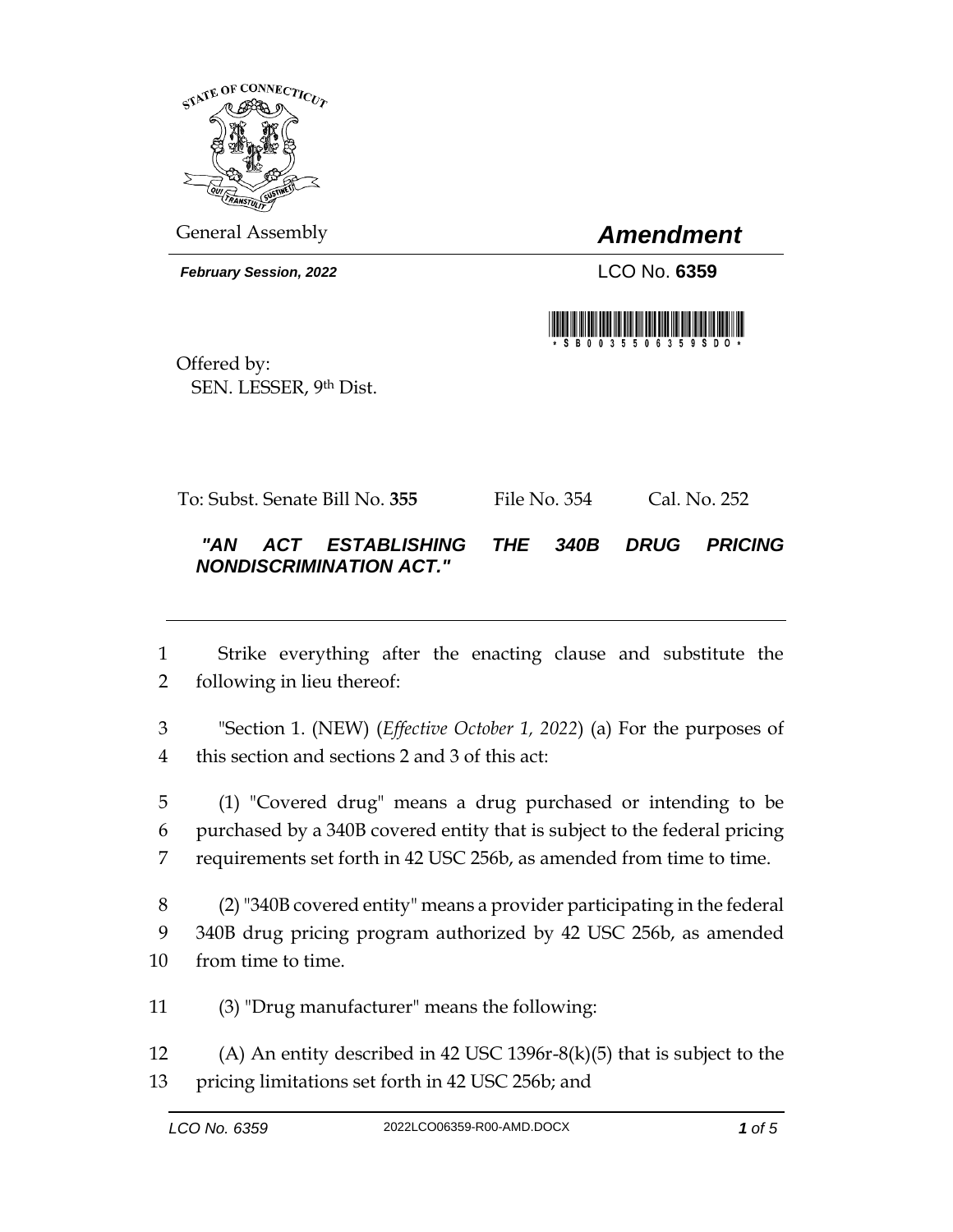|          | sSB 355<br><b>Amendment</b>                                                                                                                    |
|----------|------------------------------------------------------------------------------------------------------------------------------------------------|
| 14<br>15 | $(B)$ A wholesaler described in 42 USC 1396r-8(k)(11) engaged in the<br>distribution of covered drugs for an entity described in 42 USC 1396r- |
| 16       | $8(k)(5)$ that is subject to the pricing limitations set forth in 42 USC 256b.                                                                 |
| 17       | (4) "Payer" means a pharmacy benefits manager.                                                                                                 |
| 18       | (5) "Pharmacy benefits manager" has the same meaning as provided                                                                               |
| 19       | in section 38a-479aaa of the general statutes and includes a wholly or                                                                         |
| 20       | partially owned or controlled subsidiary of a pharmacy benefits                                                                                |
| 21       | manager.                                                                                                                                       |
| 22       | (6) "Specified pharmacy" means a pharmacy owned by, or under                                                                                   |
| 23       | contract with, a 340B covered entity that is registered with the 340B                                                                          |
| 24       | discount drug purchasing program set forth in 42 USC 256b to dispense                                                                          |
| 25       | covered drugs on behalf of the 340B covered entity, whether in person                                                                          |
| 26       | or by mail.                                                                                                                                    |
| 27       | (b) A payer shall not impose any requirements, conditions or                                                                                   |
| 28       | exclusions that:                                                                                                                               |
| 29       | (1) Discriminate against a 340B covered entity or a specified                                                                                  |
| 30       | pharmacy in connection with dispensing covered drugs; and                                                                                      |
| 31       | (2) Prevent a 340B covered entity from retaining the benefit of                                                                                |
| 32       | discounted pricing for the purchase of covered drugs.                                                                                          |
| 33       | (c) Discrimination prohibited pursuant to subsection (b) of this                                                                               |
| 34       | section includes:                                                                                                                              |
| 35       | (1) Payment terms, reimbursement methodologies, or other terms                                                                                 |
| 36       | and conditions that distinguish between covered drugs and other drugs,                                                                         |
| 37       | account for the availability of discounts under the 340B discount drug                                                                         |
| 38       | purchasing program set forth in 42 USC 256b in determining                                                                                     |
| 39       | reimbursement or are less favorable than the payment or purchase                                                                               |
| 40       | terms or reimbursement methodologies for similarly situated entities                                                                           |
| 41       | that are not furnishing or dispensing covered drugs;                                                                                           |
| 42       | (2) Terms or conditions applied to 340B covered entities or specified                                                                          |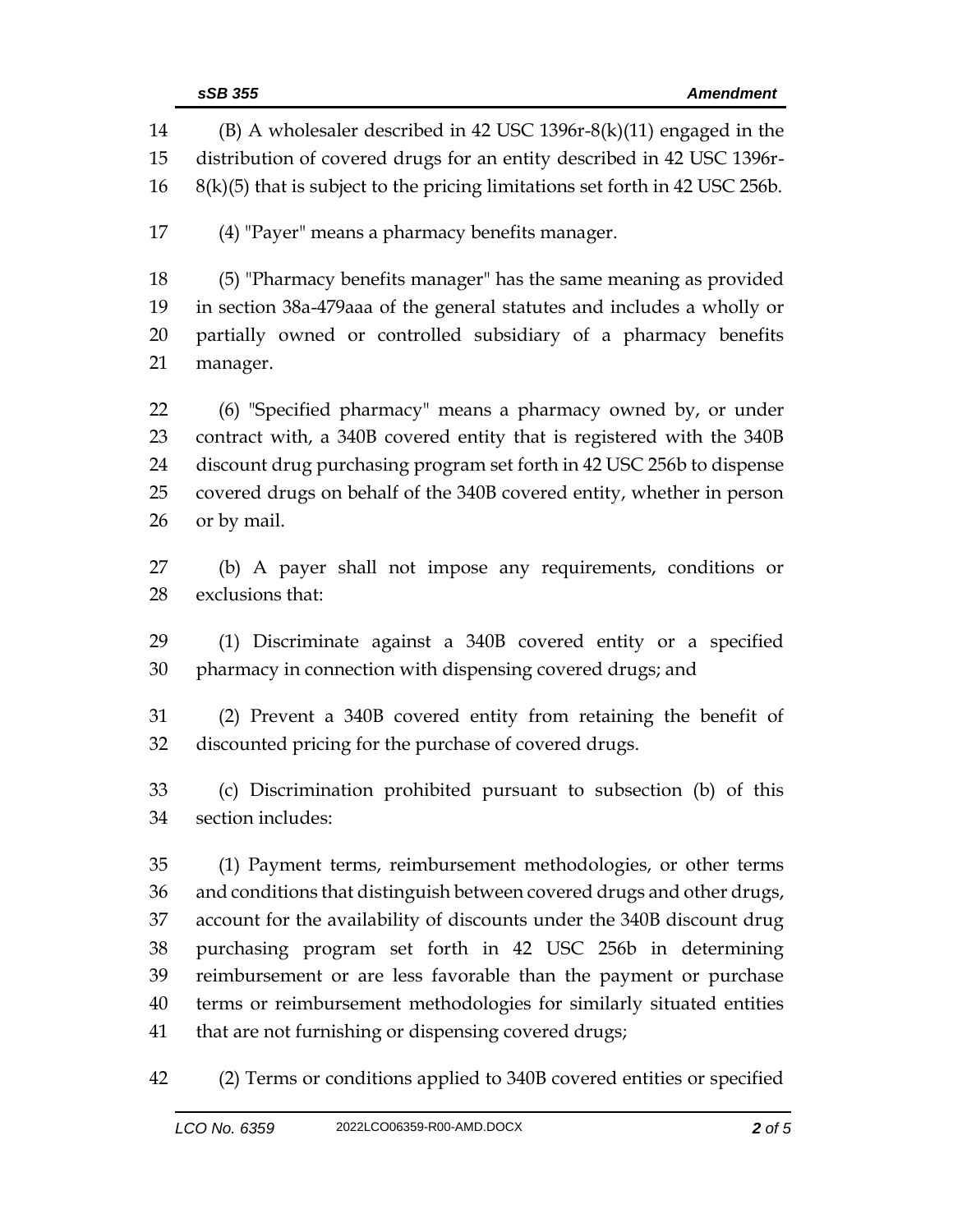pharmacies based on the furnishing or dispensing of covered drugs or their status as a 340B covered entity or specified pharmacy, including restrictions or requirements for participating in standard or preferred pharmacy networks or requirements related to the frequency or scope of audits;

 (3) Requiring a 340B covered entity or specified pharmacy to identify, either directly or through a third party, covered drugs or covered drug costs or other information not sought from other drug purchasers;

 (4) Refusing to contract with or terminating a contract with a 340B covered entity or specified pharmacy, or otherwise excluding a 340B covered entity or specified pharmacy from a standard or preferred network, on the basis that such entity or pharmacy is a 340B covered entity or a specified pharmacy or for reasons other than those that apply equally to entities or pharmacies that are not 340B covered entities or specified pharmacies;

 (5) Refusing to sell covered drugs to a 340B covered entity or specified pharmacy on the basis that such entity or pharmacy is a 340B covered entity or specified pharmacy or for reasons other than those that apply equally to entities or pharmacies that are not 340B covered entities or specified pharmacies;

 (6) Retaliation against a 340B covered entity or specified pharmacy based on its exercise of any right or remedy under this section; and

 (7) Interfering with an individual's choice to receive a covered drug from a 340B covered entity or specified pharmacy, whether in person or via direct delivery, mail or other form of shipment.

 Sec. 2. (NEW) (*Effective October 1, 2022*) (a) A drug manufacturer shall comply with federal pricing requirements set forth in 42 USC 256b when selling covered drugs to 340B covered entities located in this state and shall not impose any preconditions, limitations, delays or other barriers to the purchase of covered drugs that are not required under 42 USC 256b.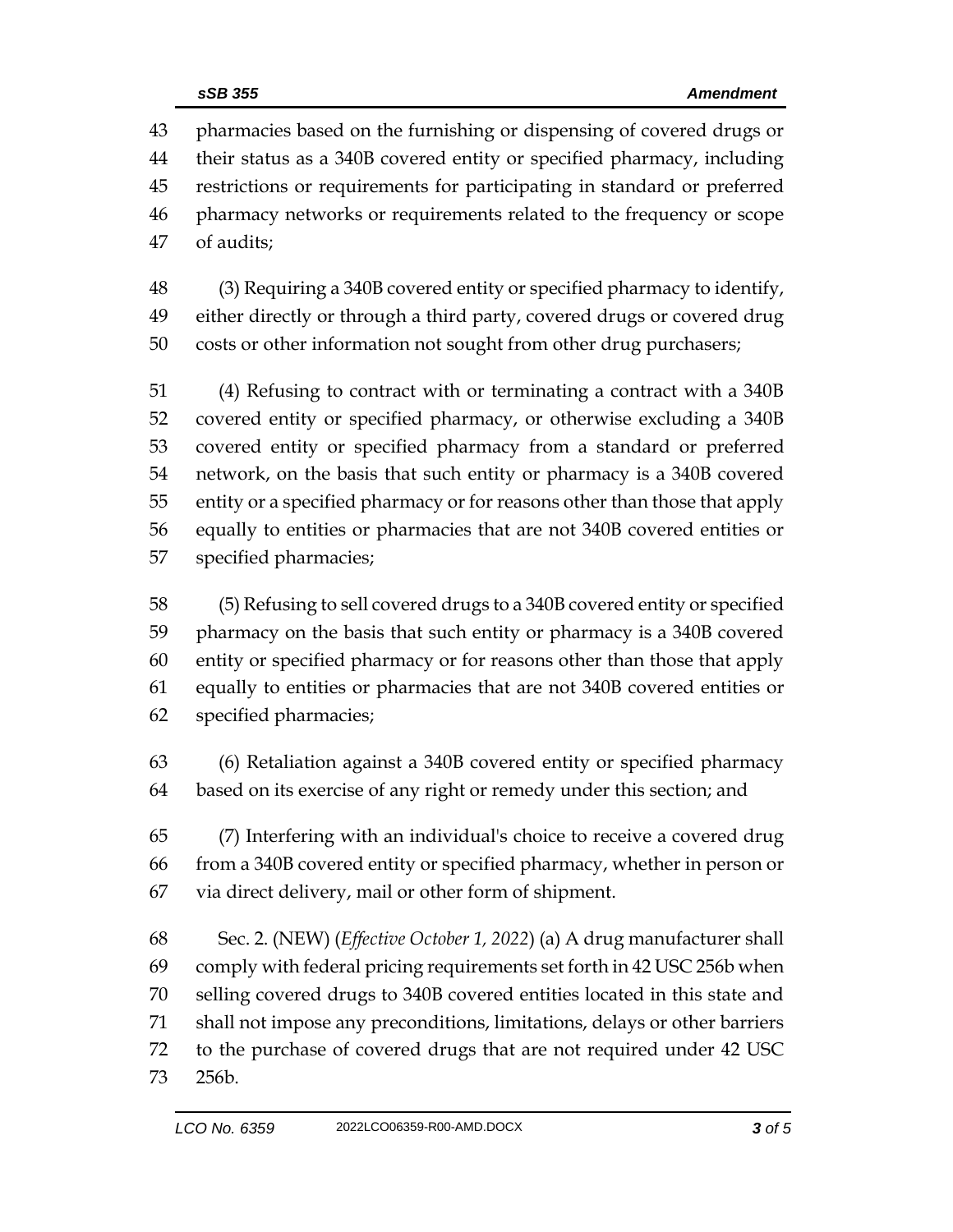(b) Preconditions, limitations, delays or other barriers prohibited by subsection (a) of this section include: (1) Implementation of policies or limitations that restrict the ability of 340B covered entities or specified pharmacies to dispense covered drugs, including restrictions on the number or type of locations through which covered drugs may be dispensed by or on behalf of a 340B covered entity; (2) Conditioning the sale of covered drugs for 340B covered entities on enrollment with third-party vendors or on the sharing of claims information or other data; (3) Charging 340B covered entities for covered drugs at amounts above the federal ceiling price, including policies that condition discounts on rebate requests; (4) Interfering with an individual's choice to receive a covered drug from a 340B covered entity or specified pharmacy, whether in person or via direct delivery, mail or other form of shipment; (5) Delays in shipping covered drugs compared to drugs that are not discounted; and (6) Retaliation against a 340B covered entity or specified pharmacy based on such entity's or pharmacy's exercise of any right or remedy under this section. Sec. 3. (NEW) (*Effective October 1, 2022*) (a) The Attorney General shall have exclusive authority to enforce violations of section 1 and 2 of this act. (b) Nothing in sections 1 and 2 of this act shall be construed as providing the basis for, or be subject to, a private right of action for violations of said sections or any other law. (c) A violation of the requirements of sections 1 and 2 of this act shall constitute an unfair trade practice for purposes of section 42-110b of the